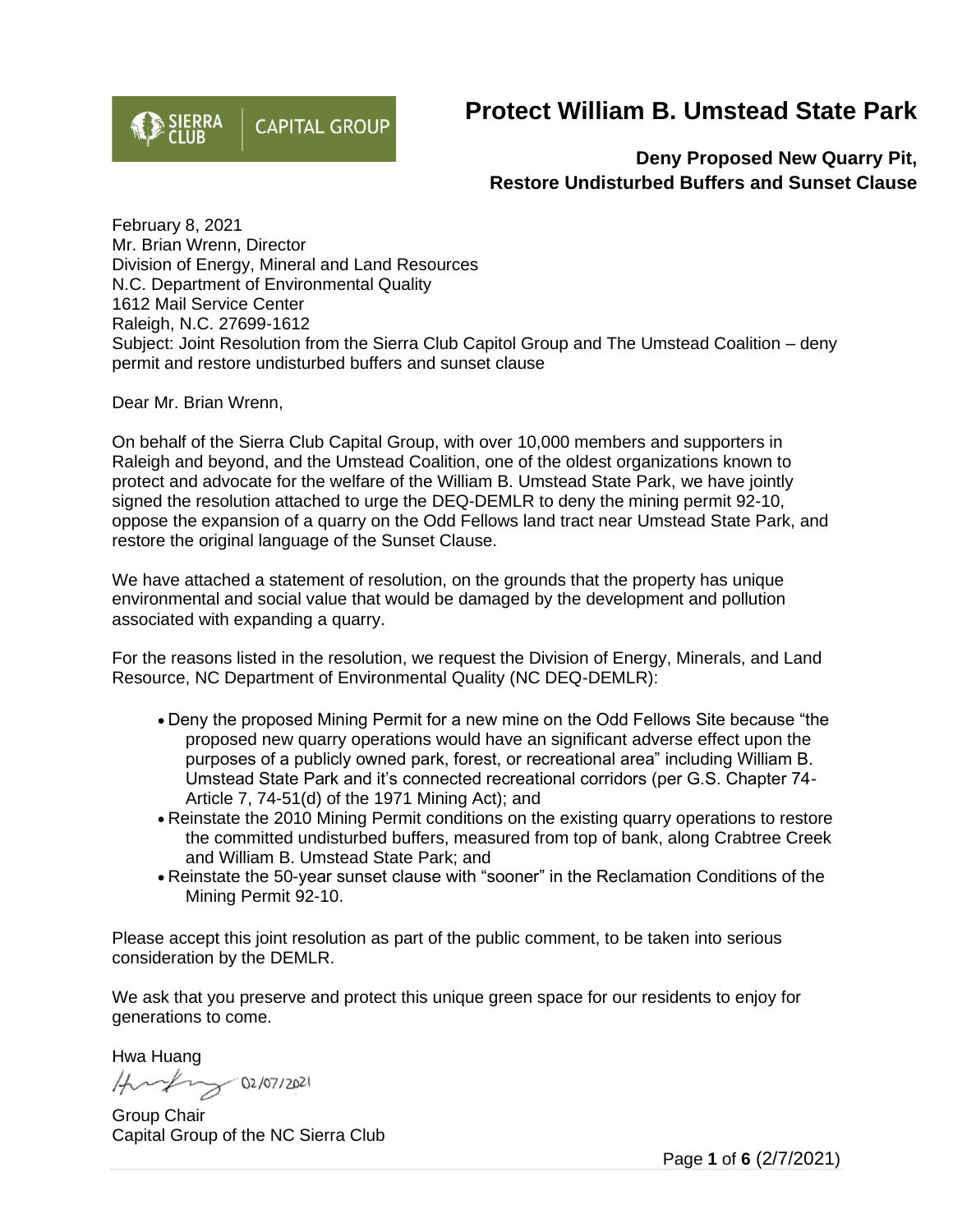## **Protect William B. Umstead State Park**

## **Deny Proposed New Quarry Pit, Restore Undisturbed Buffers and Sunset Clause**

WHEREAS, On August 22, 1980[.](https://umsteadcoalition.org/resources/Documents/Wake%20Stone/24-August%2022%201980,%20Denial%20of%20Wake%20Stone%20Corporation%20Permit%20Application.PDF) [DEQ \(then NRCD\) denied an Application for a new Mining](https://umsteadcoalition.org/resources/Documents/Wake%20Stone/24-August%2022%201980,%20Denial%20of%20Wake%20Stone%20Corporation%20Permit%20Application.PDF)  [Permit](https://umsteadcoalition.org/resources/Documents/Wake%20Stone/24-August%2022%201980,%20Denial%20of%20Wake%20Stone%20Corporation%20Permit%20Application.PDF) based upon *"the proposed quarry operation would have an adverse effect upon the purposes of a publically owned park, forest, or recreational area. The combined effects of noise, sedimentation, dust, traffic and blasting vibration associated with the proposed quarry operation would produce primary impacts on William B. Umstead State Park in the form of noise intrusion and deterioration of visual resources*."; and

WHEREAS, the industry-friendly Mining Commission overruled DEQ's Decision (January 27 and April 3, 1981) , ordering the permit be issued with protections for William B Umstead State Park including "Permanent" buffers; and

WHEREAS, between January 27, 1981 and May 13, 1981, DEQ (NC Divisions of Land Resources and Parks and Recreation) worked hard either increase protections for William B. Umstead State Park or, if not obtained, planned to appeal the Mining Commission's overruling of DEQ's decision to the Courts; and

WHEREAS, on May 13, 1981 after State Agencies worked hard to add permanent, undisturbed buffer and a 50 year Sunset Clause conditions into the Permit, the first Mining Permit 92-10 (Triangle Quarry) was issued by DEQ; and

WHEREAS, the original Mining Permit was accepted without objection by Wake Stone, as were its Renewals and Modifications issued on May 13, 1981; April 15, 1986; April 1, 1991; February 5, 1992; October 11, 1996; April 20, 2001; November 24, 2010; March 20, 2011 and December 1, 2017 all contained a **50-year Sunset Clause** in the "Reclamation Conditions":

*"5.B.If all quarryable stone is not removed, the right of the State to acquire the quarry site shall accrue at the end of 50 years from the date quarrying commences or 10 years after quarrying operations have ceased without having been resumed, whichever is sooner, and notices shall be exchanged at that time in the same manner and with the same time limitations as set forth in paragraph A above."; and*

WHEREAS, the 50-year Sunset Clause served as a basis for the State Park planning for future Park land acquisition for the purposes of conservation and recreation, key missions of the NC Parks system; and

WHEREAS, 92-10 Mining permits through 2017 have all measured the stream buffer from top of Crabtree Creek bank with undisturbed, forested buffers; and

WHEREAS, all of the nine Mining Permits issued during the almost 37 years from May 13, 1981 to December 1, 2017 were accepted by the private mining company without objection; and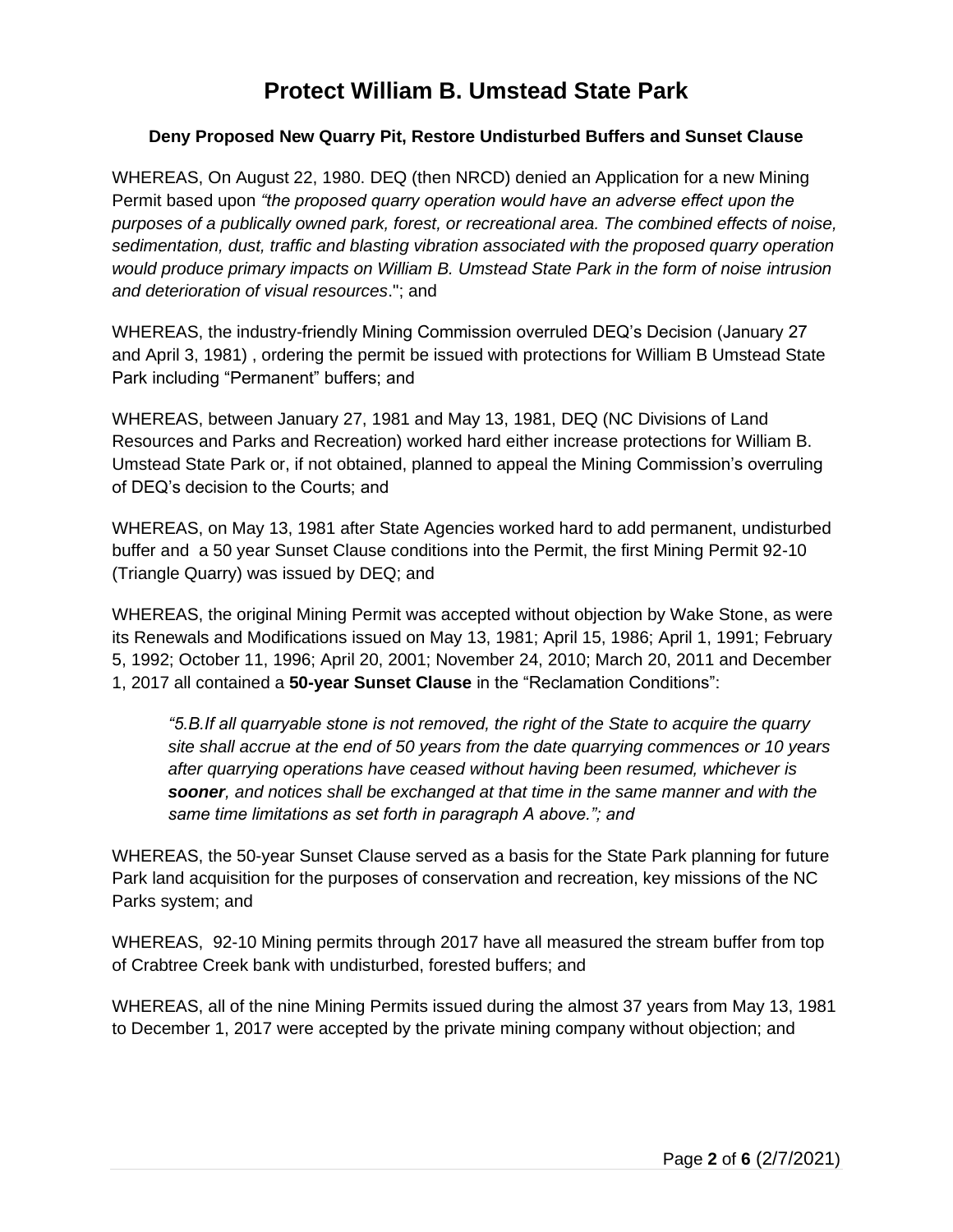WHEREAS, the buffers along the western quarry boundary along Crabtree Creek proved insufficient and in 1992 the quarry operations blasting caused a massive streambank failure and filled in 90 percent of Crabtree Creek. The streambank remains devoid of sufficient vegetation through today; and

WHEREAS, on March 28, 2018 a permit Modification was issued to reduce the buffer widths and expand the quarry area to be disturbed by shifting the protected buffers from top of bank to center of the stream;

WHEREAS, William B. Umstead State Park visitors routinely observe sediment-laden discharge from the existing quarry operations into the Park's forest and directly into Crabtree Creek; and

WHEREAS, since 1982, there have been numerous complaints about dust, noise, water quality, dead trees, truck conflicts from NC Division of Parks and Recreation staff and the public. Many ignored. The adverse impacts continue.

WHEREAS, from 1982 to the present, the current quarry operation has repeatedly violated the protective buffers by unauthorized deforestation, massive streambank failure along Crabtree Creek, diversion of sediment-laden waters into William B. Umstead State Park, changing water hydrology within William B. Umstead State Park, and killing of Park trees.

WHEREAS, the March 28, 2018 Permit changes made at the request of the private mining company including removal of the Sunset Clause by changing "sooner" to "later", which completes the removal or reduction of all the hard won protections that Wake Stone agreed to with the 1981 and subsequent permits; and

WHEREAS, the March 28, 2018 Permit changes substantially and dramatically reduced the protective buffer widths by moving the buffers from the top-of-bank to the centerline of Crabtree Creek. The same Permit Modification removed the protective language within the permit narrative, instead shifting to the site plan supplied by the private company; and

WHEREAS, the affected State Agency of the NC Division of Parks and Recreation was not informed or consulted of the requested changes that removed the Park protections of the Sunset Clause and substantially decreased the protective buffers in the March 28, 2018 Permit Modifications; and

WHEREAS, the Permit Modifications on March 28, 2018 removed almost all the hard-fought protections for William B. Umstead State Park; and

WHEREAS, on April 7, 2020, the private mining company submitted a Mining Permit Modification Application to increase the footprint of the existing quarry site by further reducing the protective buffers by again decreasing their width and converted the buffers to "unexcavated" buffers (which allow deforestation, fencing, pit perimeter roads, stockpiling, crushers, conveyor systems, etc. – everything just short of excavating a mining pit); and

WHEREAS, the proposed Permit Modifications submitted on April 7, 2020 proposes to expand the current pit perimeter and increase the depth of the current mine an additional 150 feet to a total depth of -170MSL (170 feet below sea level); and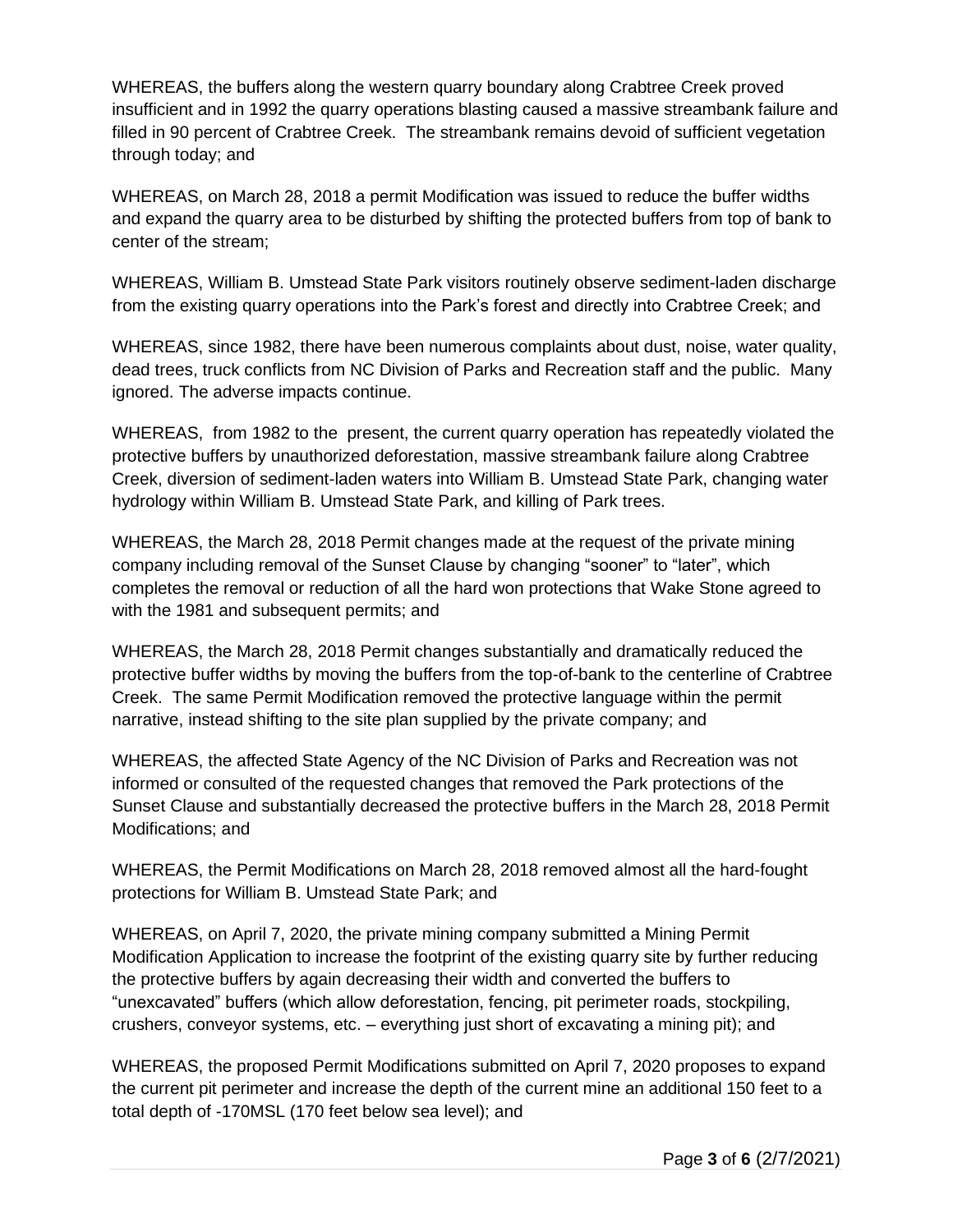WHEREAS, on April 7, 2020, the private mining company submitted a Mining Permit Modification Application to "expand" the quarry operations with a new rock mine on the other side of Crabtree Creek on a 105 acres tract knows as the Odd Fellows Tract; and

WHEREAS, the proposed Permit Modifications submitted on April 7, 2020 proposes a new massive 60ft wide (4-lane) bridge over Crabtree Creek just upstream of William B. Umstead State Park to carry many noisy, dusty trucks from the proposed new pit to the processing area of the existing quarry operations; and

WHEREAS, the proposed Permit Modifications only includes twenty (25) foot wide undisturbed buffers along William B. Umstead State Park and the minimal Neuse Buffers along the steep slopes of Crabtree Creek. The top of pit would be only 100 feet from William B. Umstead State Park and Crabtree Creek. The pit perimeter road, sediment erosion control, grading would occur as close as 25 feet of Umstead State Park - the public would not consider such a narrow slice as any meaningful "buffer"; and

WHEREAS, the Mining Permit Modification Application is incomplete and asks the Agency reviewers to ignore an adjacent 17.2 acre "Future Reserves" area, which elsewhere is included in the submitted Reclamation Plan, the private companies web site and marketing information, and other figures in the Application. Furthermore, the private company includes this area within the requested permit "expansion" boundary – an obvious attempt to avoid the required agency review and public comments; and

WHEREAS, the Odd Fellows tract is public property with vested, deeded ownership of the Cities of Raleigh and Durham and Counties of Wake and Durham, managed by the Raleigh Durham Airport Authority; and

WHEREAS, the Odd Fellows tract is bounded by William B. Umstead State Park, Crabtree Creek, the Old Reedy Creek Road Recreational corridor and I-40; and

WHEREAS, the Old Reedy Creek Road recreational corridor is heavily used by runners, walkers, bikers, families, and nature lovers; and

WHEREAS, the Old Reedy Creek Road recreational corridor is a portion of Carolina Connection Bikeway, East Coast Greenway, and extremely popular gateway between Cary's Black Creek Greenway Trail (which connects to the American Tobacco Trail), Wake County's Lake Crabtree County Park, and Cary's Black Creek Greenway trail head parking lot connection to William B. Umstead State Park; and

WHEREAS, all of the drainage area from the Odd Fellows Tract flows into William B. Umstead State Park directly or via Crabtree Creek; and

WHEREAS, on May 8, 2020, The, NC Department of Natural and Cultural Resources- NC Division of Parks and Recreation (NCR DPR) submitted a letter to the NC Department of Environmental Quality -NC Division of Energy, Minerals, and Land Resources (DEQ-DEMLR) listing significant concerns regarding the proposed Mining Permit Application including: noise, sedimentation and water quality, dust and air quality, traffic, habitat loss, blasting vibrations, and loss of park expansion; and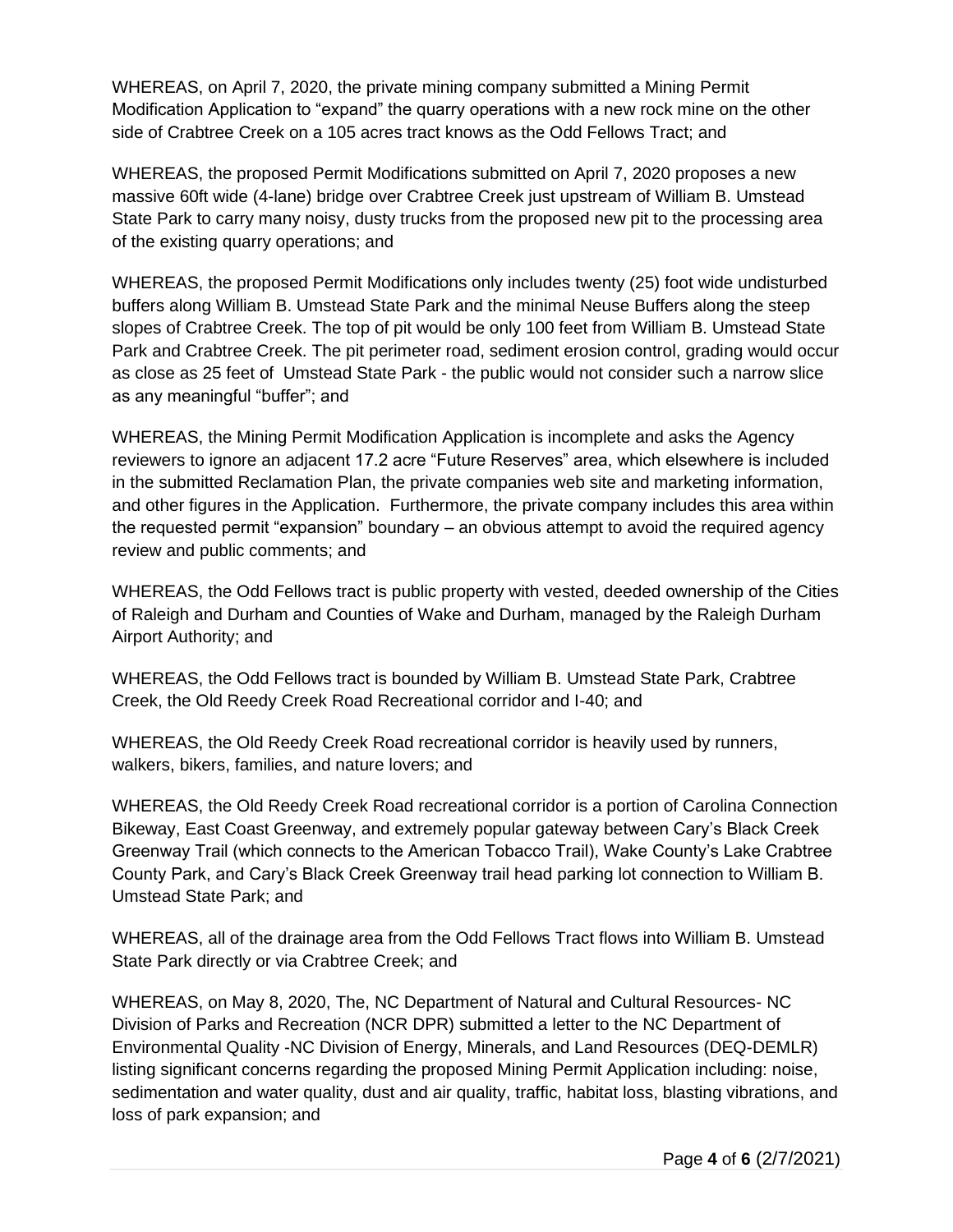WHEREAS, the Mission and Purpose of the NC Division of Parks and Recreation is Conservation, Recreation, and Education; and

WHEREAS: the Odd Fellows Track is identified as "critical acres" in the Land Protection Plan of William B. Umstead State Park; and

WHEREAS, on June and July, 2020 DEQ-DEMLR held two Virtual Public Hearing and received approximately 2,000 public comments opposing the substantial reductions in Park protection on the current quarry site and the proposed new quarry site on the other side of Crabtree Creek on the Odd Fellows Tract; and

WHEREAS, the public comments indicated a massive outcry regarding the damaging issues with the current quarry operations including: noise, conflict with the 500 plus quarry trucks/day competing with Park visitors at our Park entrance, dust, air quality issues, water quality issues, loss of protective buffers, buffer violations and the current flooding of park lands resulting in the killing of Park trees; and

WHEREAS, a new rock mine pit on the Odd Fellows tract would start a bad precedent in North Carolina allowing a private rock mine on public property in NC and this one adjacent to William B. Umstead State Park; and

WHEREAS, a new rock mine pit on the Odd Fellows tract would only leave a narrow width of the Neuse River buffers along the steep slopes of Crabtree Creek just upstream of William B. Umstead State Park; and much of those buffers are proposed to be taken up with a fence, deforestation, bridge, sediment control structures; and

WHEREAS, the proposed narrow riparian buffers on both sides of Crabtree Creek would leave an artificially narrow "aqueduct" and elevated Crabtree Creek above two quarry pits, each deeper than 400 feet. In exactly the same area Wake Stone already blew out a much larger buffer in 1992, destroying all natural vegetation in the buffer and blocking 90% of the stream, and

WHEREAS, there is no independent engineering analysis ensuring the future integrity of Crabtree Creek with the proposed deep pits on both sides of Crabtree Creek and minimal stream buffers; and

WHEREAS, a new rock mine pit on the Odd Fellows tract would sever the last remaining habitat corridor connecting Jordan Lake to the east through William B. Umstead State Park; and

WHEREAS, a new rock mine pit on the Odd Fellows tract would eliminate a large forested recharge area for Crabtree Creek and decrease base flow; and

WHEREAS, the Umstead Coalition's mission includes "*preserving the natural integrity of William B. Umstead State Park"; and*

WHEREAS, the Sierra Club advocates for environmental protection; and was opposed to the 1980 request, and was assured by the promised protections of the original permit that have now been violated or removed, and